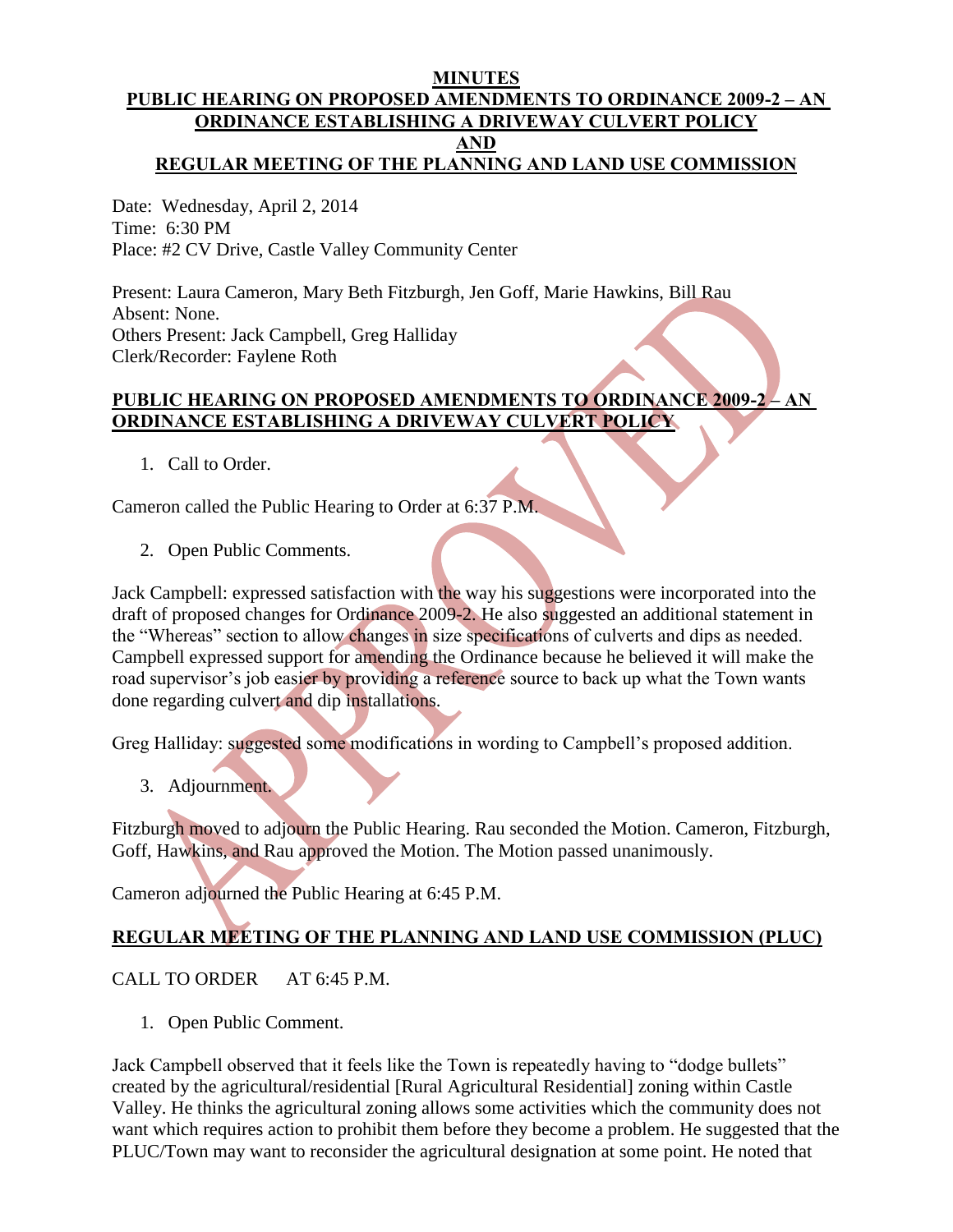many communities with residential zoning still allow selected agricultural activities.

Hawkins stated that a change in zoning status is a complex procedure.

Fitzburgh said that a few residents have proposed this type of zoning change for Castle Valley, but she feels that agriculture is currently an important aspect for many people in the community.

Greg Halliday, Road Manager, expressed a need for the Town to identify a process for disposing of large dead animals, such as horses and cows. He questioned whether it was appropriate to bury them on local lots. He suggested dragging them to an open area where scavengers can consume and decompose the carcass.

Hawkins observed that many people consider their horses to be beloved pets and would not like to dispose of them in this manner.

Halliday stated that the Utah Department of Wildlife Resources (DWR) will remove the animal only if it dies from unusual causes which might indicate the need for an autopsy to track wasting disease and other unusual causes of death. According to Halliday, DWR will not dispose of road kill or animals that have been shot. Currently, he is responsible for removing these animals to a remote area as described above.

## APPROVAL OF MINUTES

2. Regular Meeting March 5, 2014.

Goff moved to approve the Minutes of March 5, 2014, as presented. Rau seconded the Motion. Cameron, Fitzburgh, Goff, Hawkins, and Rau approved the Motion. The Motion passed unanimously.

Fitzburgh moved to suspend the Order of Business and move to Item 12. Hawkins seconded the Motion. Cameron, Fitzburgh, Goff, Hawkins, and Rau approved the Motion. The Motion passed unanimously.

## UNFINISHED BUSINESS

 12. Discussion and possible action re: revision to Ordinance 2009-2 – An Ordinance Establishing a Driveway Culvert Policy.

Halliday stated that Grand County requires permits for any changes within the road easements and that they have specific encroachment forms that they use for this purpose.. He suggested that the Town adopt this procedure for any work that passes through the easements, such as power lines, water lines, driveways, etc.

Fitzburgh stated that Ordinance 95-6 addresses this somewhat (Section 4) when building permits are issued, but Halliday responded that the proposed work needs to be approved by the Town before the work is done. Fitzburgh also noted that the General Plan proposes written approval from the Town for any encroachments on road easements prior to the work being done. PLUC Members agreed that this requirement would be added right after the "…Be It Ordained…" clause of Ordinance 2009-2 and could be added to Ordinance 95-6 and Ordinance 85-3 as well.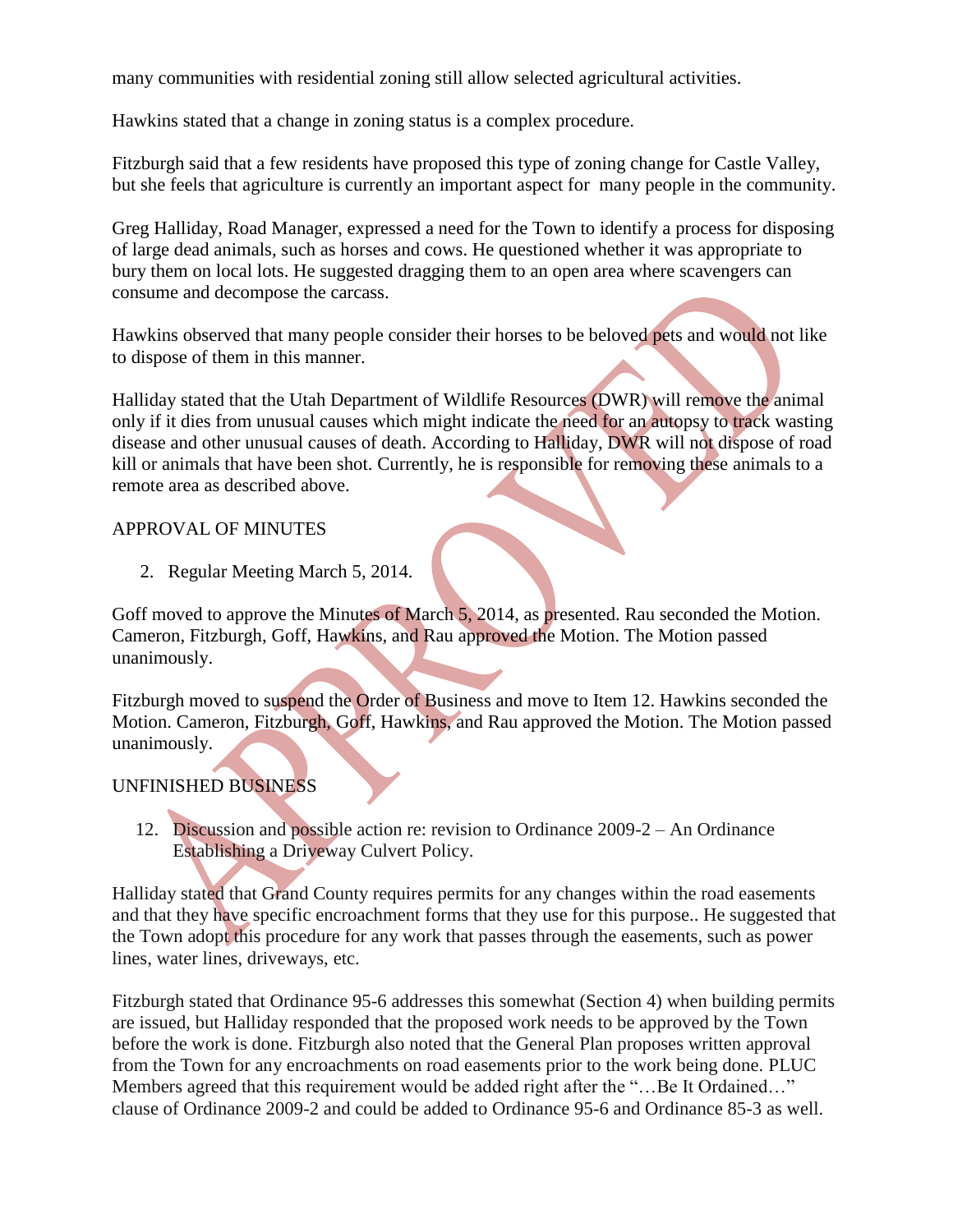PLUC Members agreed to add an additional "Whereas" statement as suggested by Campbell before the last "Whereas" and to change the last sentence in Section 1.B and the last part of Section 2.B to clarify concerns raised by Cameron about who is responsible for cleaning, maintaining, and paying for work done on culverts and dips.

Fitzburgh moved to approve Ordinance 2009-2 as amended tonight. Rau seconded the Motion. Cameron, Fitzburgh, Goff, Hawkins, and Rau approved the Motion. The Motion passed unanimously.

Halliday indicated the need for another change, but he was advised to present it to the Town Council when they consider the proposed changes at their next Meeting.

Fitzburgh moved to resume the Regular Order of Business. Goff seconded the Motion. Cameron, Fitzburgh, Goff, Hawkins, and Rau approved the Motion. The Motion passed unanimously.

### REPORTS

3. Correspondence.

Cameron reviewed an email sent to the PLUC Clerk from Robert Lippman in which he conveys historical information and general suggestions related to local interest in researching increased energy independence in the Valley. He also states his concern about serious health impacts related to cell towers and wi-fi and asked that the PLUC and the Town make an "objective, informed and open review" of this matter before making any commitments to cell towers and wifi installations in the Valley.

Fitzburgh reported that Roth had expressed interest during a recent Town Council Meeting in pursuing further discussion of sustainability issues within Castle Valley. Fitzburgh has proposed forming a small working sub-committee with Roth and others that would research and consult with people with expertise in areas of sustainability that might be useful to the Town. The PLUC will not be directly involved in the Meetings but asked that the sub-committee keep them informed.

4. Town Council Meeting – Chair.

Cameron reported that the Town Council unanimously approved the General Plan at their March 2014 Meeting. She noted that—in addition to a few formatting corrections—they also made the following changes: In the section, Transportation and Roads, they modified Policy #3 to annually set aside funds for periodic repaving and ongoing maintenance "when available." In Policy #7 they added "rent or lease" as additional options to purchasing needed equipment. In the section, Environmental Concerns, they modified Policy #3 to allow recycling through the "Grand County Solid Waste District" as well as a private company.

5. Hazard Mitigation Committee (HMC) – Rau

Rau reported that the HMC has begun initial discussion about mitigation of existing hazards, which will include fire, floods, severe weather, communication problems, electricity, etc. The Committee will first address fire hazards in the Town. He thinks their discussions will lead to proposed changes in Ordinance 85-3 (Land-Use Ordinance) and 2007-6 (Fire Ordinance). He expects the Committee will suggest changes to the PLUC in about three months.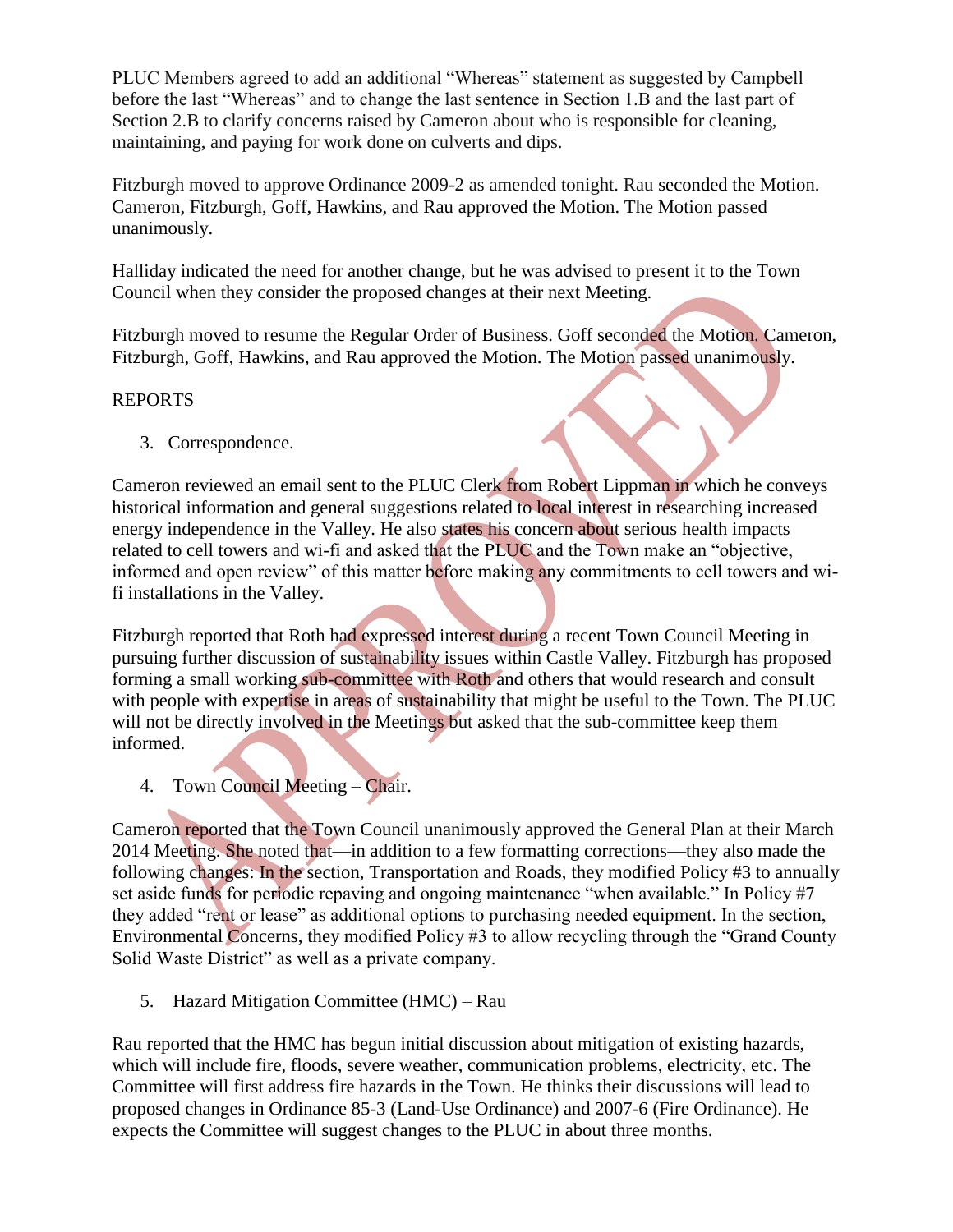6. Permit Agent.

Roth reported a Certificate of Occupancy was issued for the Grahams on Lot 425. She said that the Grahams had presented plans that included a garage and breezeway attached to the house. These two sections are not yet built. She relayed information from the Grand County Building Department that the CO closes this building permit. When the Grahams are ready to continue building they will have to obtain a new building permit.

Roth also reported on an upcoming building permit request on Lot 135 that will require a Temporary Dwelling Permit for a recreational vehicle and a Routine Decommissioning Contract. She presented a draft of the Decommissioning Contract for the PLUC's review.

7. Procedural Matters.

None.

#### NEW BUSINESS

8. Discussion and possible action re: amendments to Ordinance 85-3 related to large-scale beekeeping operations and other animal related issues.

Cameron referred PLUC Members to a draft of proposed changes prepared by Fitzburgh. Goff stated that the changes address the primary concern of local beekeepers about bringing migrato ry bees into the Valley. She said that she had based her suggestion for a limit of 30-hives per five-acre lot on information gleaned from discussions with other local beekeepers. She also confirmed that the term "migratory beekeeper" is widely used and accepted amongst beekeepers. According to Goff, there are currently six to seven active beekeepers in Castle Valley.

Proposed changes include typographical corrections in the Definitions for "Grade, Existing" and "Height, Building" in Section 1.6 and one in 4.7.4(f). A maximum limit of 30 hives on each legally platted Town lot was added as 4.2.B and migratory beekeeping operations of any size was added to the list of prohibited uses in 4.4.C.

Fitzburgh suggested making some additional changes to Ordinance 85-3 at this time to strengthen some of the Sections that the PLUC had previously agreed to do the next time the Ordinance was amended. Proposed changes to section 4.7.4 adds further review criteria to the list of existing criteria. Several proposed changes were suggested for 4.8.3. In (1) a sentence was added stating that the use [of a dwelling for a home occupation] shall not alter the residential character or appearance of the dwelling or neighborhood. In (3) a statement was added to ensure that a home or premise occupation would not increase the demand for utility or infrastructure in excess of that associated with normal residential use. In (14) a requirement was added that flammable materials shall be stored away from any area where sparks may be produced—either in a separate room or in a fireproof metal cabinet. Two new items were added. In (15) a restriction was added to prohibit any occupation that would produce offensive or noxious odor, smoke, gas, dust, vibration, magnetic or electrical interference beyond the property line. In (16) a requirement was added that no occupation produce, store, or accumulate hazardous waste in excess of normal residential use. It also gives guidelines for the temporary containment of any permited hazardous waste produced.

Fitzburgh drafted another proposed change to 4.9 in order to apply limits to any future largescale animal operation that would involve multiple lots within the Valley. The draft requires a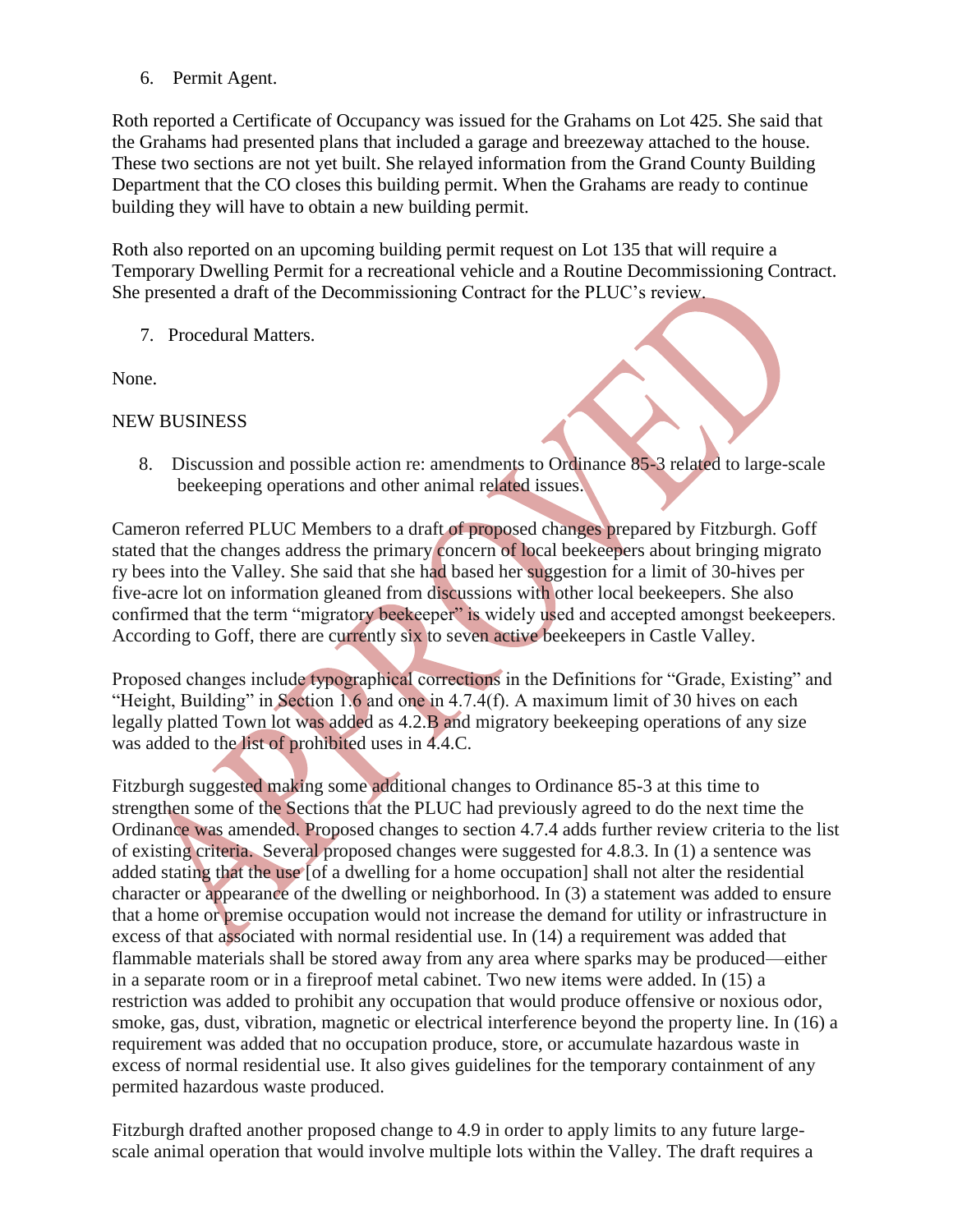permanent caretaker to live on or contiguous to any lot that has animals on it. Goff countered that responsible management procedures were more important than the numbers or locations. Fitzburgh will prepare a second draft of this section for further discussion next month.

After discussion, PLUC members agreed to postpone a public hearing on these amendments in order to have more time to review these proposed changes. Fitzburgh will prepare a revised draft.

Rau moved to table Item 8. Fitzburgh seconded the Motion. Cameron, Fitzburgh, Goff, Hawkins, and Rau approved the Motion. The Motion passed unanimously.

9. Discussion and possible action re: approval of building permit application for remodeling of Sommerville Room as agreed to in the Amended Contract of December 1, 2013, between the Town of Castle Valley and the Castle Valley Inn and an existing carport attached to garage.

Cameron suggested approving the building permit as presented which permits the remodeling of the Sommerville Room as agreed to in the Amended Contract between the Town and the Castle Valley Inn and a pre-existing carport, built by the Inn's previous owners, that is less than 30' from the boundary line with the Town greenbelt.

Fitzburgh noted the nonconforming uses and the many noncomplying structures at the Inn that already exist. She suggested that the PLUC recommend to the Town Council that they add the carport and its setbacks as an exhibit to the Amended Contract.

Fitzburgh moved to approve the building permit for the Inn regarding the Sommerville Room and the existing carport attached to the garage with the recommendation that the Town Council add a diagram as an addendum to the Amended Contract showing the setbacks of the carport. Hawkins seconded the Motion. Cameron, Fitzburgh, Goff, Hawkins, and Rau approved the Motion. The Motion passed unanimously.

 10. Discussion and possible action re: amendments to Ordinance 95–6 Amended, An Ordinance of The Town of Castle Valley Regarding the Building Permit Process and approval of a form acknowledging Castle Valley's prohibition of short term rentals.

Fitzburgh reported that Mayor Erley had asked the PLUC to create an acknowledgement form prohibiting short-term rentals. Fitzburgh presented a draft of the acknowledgement form and proposed changes to Ordinance 95-6 Amended. The draft adds the acknowledgement form as one of several that must be signed and presented in order to get a building permit. It also adds language in Section 5 that identifies the land-use authority for each land-use application in accordance with changes previously made to Ordinance 85-3 and that adds language about the timeline for responding to permit applications in accordance with Utah State Law. Section 8 was updated to conform with the Penalties and Fines Sections of Ordinance 85-3. She said that the Mayor plans to contact all local rental agencies to inform them of Castle Valley's restrictions on short-term rentals.

The PLUC will hold a Public Hearing on proposed changes to Ordinance 95-6 Amended at its next Meeting. Roth will post the Notices for the Public Hearing.

Fitzburgh motioned to table Item 10. Rau seconded the Motion. Cameron, Fitzburgh, Goff, Hawkins, and Rau approved the Motion. The Motion passed unanimously.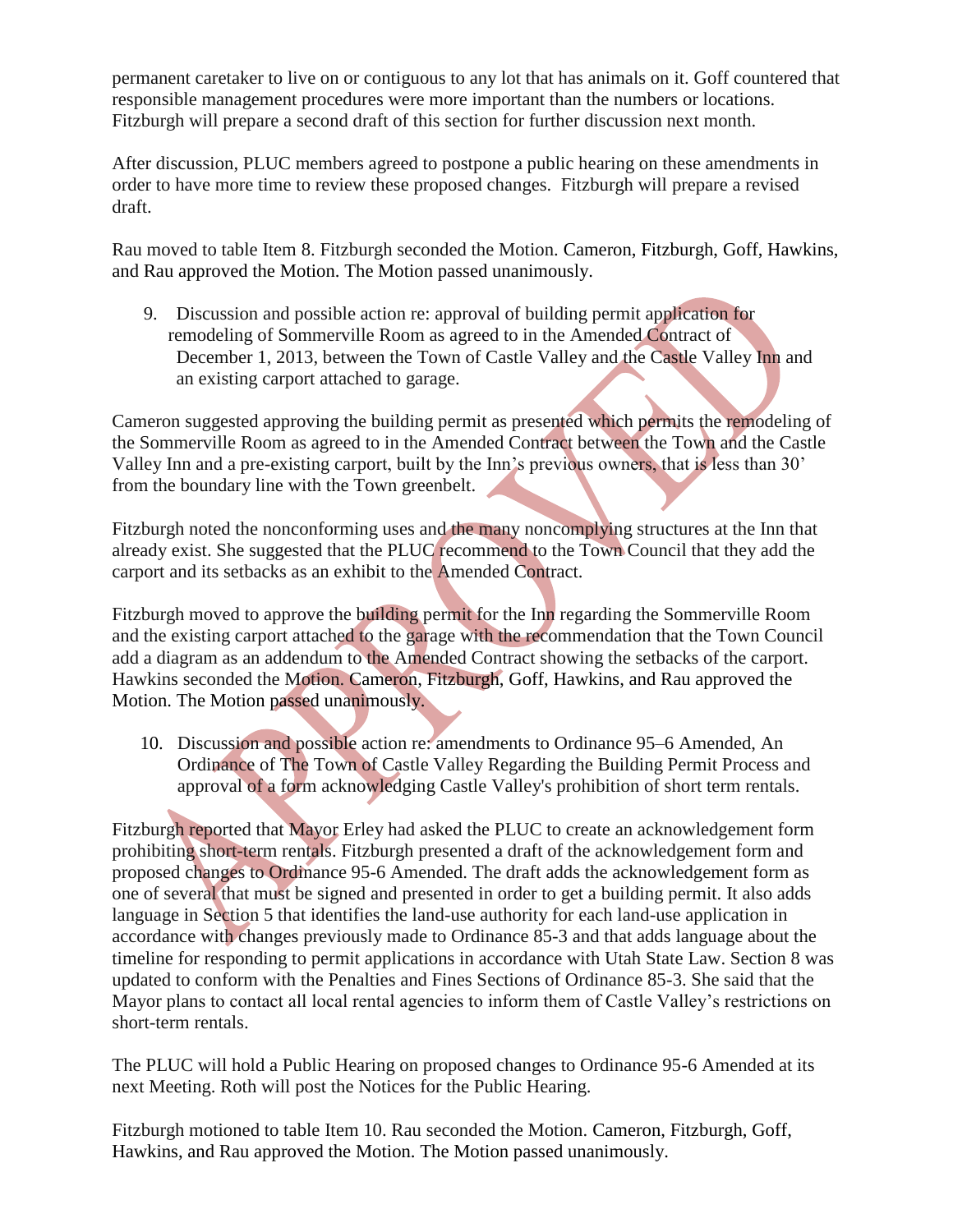### UNFINISHED BUSINESS

 11. Discussion and possible action re: non-routine CUP modification for Straight Edge Automotive.

The applicant Dustin Grimm was not present for review of his application. Cameron noted that he has not yet made the insurance policy for Straight Edge Automotive available for PLUC review. Roth confirmed that he had provided certification of the insurance policy. She reported that she telephoned him on Monday, March 31, and left a message on his answering machine to remind him of the Meeting and the request for a copy of the policy.

Rau moved to deny the application to modify the current CUP for Straight Edge Automotive to include welding services. Hawkins seconded the Motion. Cameron, Hawkins, and Rau approved the Motion. Fitzburgh and Goff voted nay. The Motion passed with three in favor and two opposed.

Rau moved to rescind the PLUC's previous approval for Straight Edge Automotive with the provision that, if he provides the insurance policy, he can reapply. There was no seconding of the Motion. Fitzburgh questioned whether there were sufficient grounds for revoking his permit since the Town had only asked for proof of insurance which had been provided.

Further discussion followed about the vehicle which Grimm is using for his business. He is currently using a Mazda Navajo LX sport utility vehicle instead of a truck with topper or trailer as identified in his Conditional Use Permit. Roth reported that a statement was added to his inspection requesting that he get the truck or trailer as soon as possible for health and safety reasons and to vent the back of the current vehicle before the second inspection which is planned for early May 2014.

PLUC Members asked Roth to contact Grimm to inform him of the PLUC decision to recommend against approval to the Town Council of his current application and to let him know that he should attend the next Town Council Meeting which will be held on May April16, 2014. Roth was also asked to remind Grimm of the venting requirement and to inform him that he should supply a copy of the insurance policy and current proof of payment for the policy at the time of the next inspection.

 13. Discussion re: flood damage prevention sample ordinance from John Crofts, Utah FEMA National Flood Insurance Coordinator (tabled).

Fitzburgh moved to untable Item 13. Rau seconded the Motion. Cameron, Fitzburgh, Goff, Hawkins, and Rau approved the Motion. The Motion passed unanimously.

Cameron read the response from John Crofts, Utah's Federal Emergency Management Agency (REMA) representative, in which he states that he does not know whether the proposed draft of the Town's Flood Insurance Ordinance would be acceptable to FEMA. Cameron reported that she asked Jazmine Duncan, HMC Chair, to request that Crofts ask FEMA officials whether the wording would be acceptable. Duncan agreed to do so.

In further discussion PLUC Members commented on reasons for and benefits of adopting a flood insurance policy for the Town. Fitzburgh noted that Duncan had presented the policy as a way to provide reasonable flood insurance costs for people who wanted it and to address concerns that